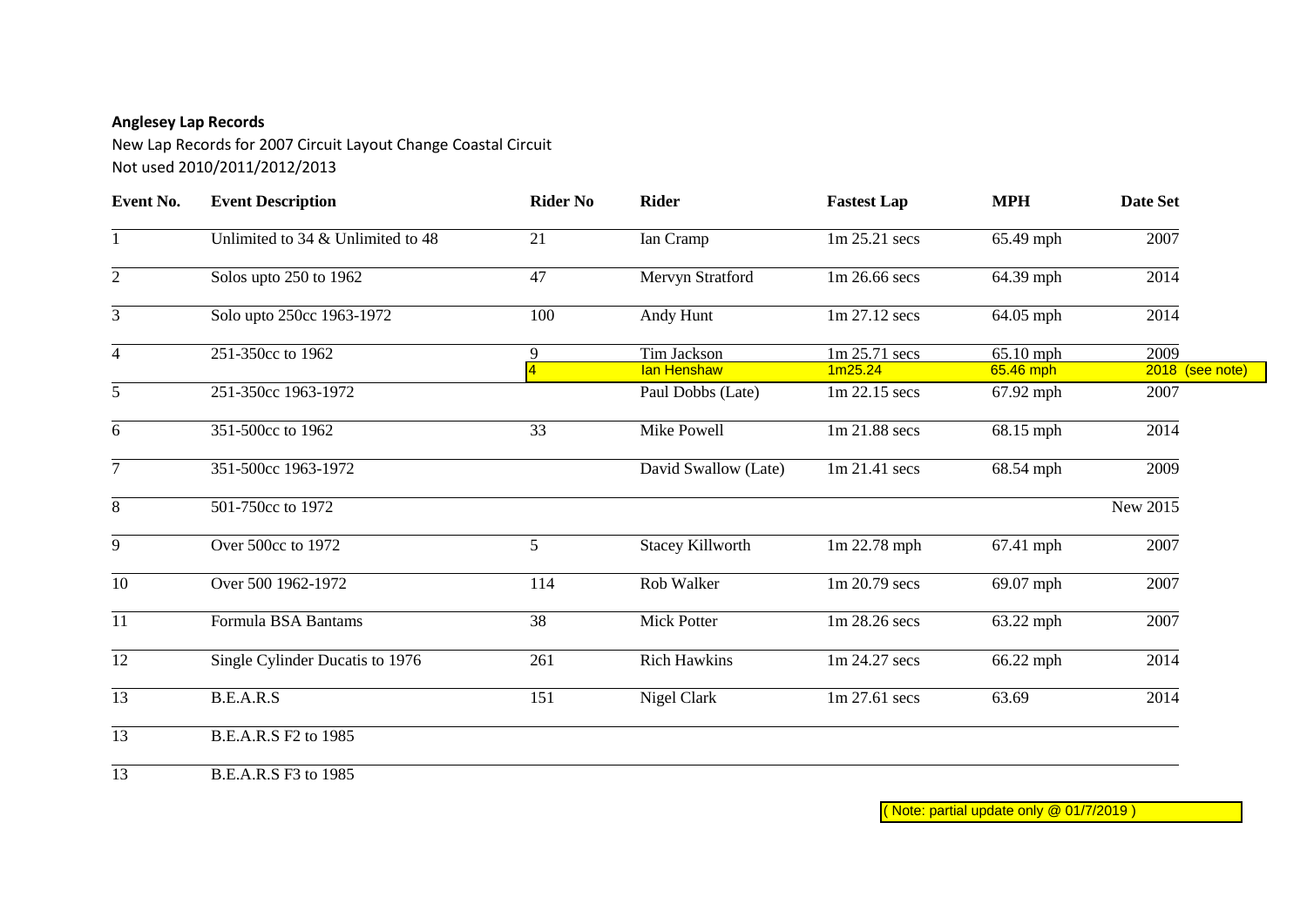| 14              | Japanese Air Cooled Solos upto 500cc to 1983 31 | Nick Weston / Billy Weston 1m 37.03 secs |                           |               | 57.51 mph | 2007 |
|-----------------|-------------------------------------------------|------------------------------------------|---------------------------|---------------|-----------|------|
|                 | Steve Stevenson/ John                           |                                          |                           |               |           |      |
| 15              | Sidecar Outfits Unlimited to 1958               | 42                                       | Patterson                 | 1m 29.46 secs | 62.37 mph | 2009 |
|                 | Sidecar Based Three-wheelers upto 750cc to      |                                          | Sid Ormrod/ Alan          |               |           |      |
| 16              | 1972                                            | 57                                       | <b>Blacklock</b>          | 1m 26.46 secs | 64.54 mph | 2007 |
| 17              | B3, Cyclecars & Morgans Unlimited to 1972       | 13                                       | John Lorriman / Jim Steel | 1m 46.25 secs | 52.52 mph | 2014 |
| 18              | B.E.A.R.S Sidecars to 1986                      | 41                                       | Stuart Day=               | 1m 27.85 secs | 63.52 mph | 2014 |
| $\overline{19}$ | <b>Geared Scooters</b>                          | $\overline{7}$                           | <b>Ryan Clipstone</b>     | 1m 31.0 secs  | 61.32 mph | 2014 |
| 20              | <b>Scooter Zips</b>                             | 238                                      | Rob Kemp                  | 1m 25.76 secs | 65.07 mph | 2008 |
| $\overline{21}$ | <b>Novices</b>                                  | $\overline{253}$                         | <b>Scott Harris</b>       | 1.22.85 secs  | 67.34 mph | 2014 |
|                 |                                                 |                                          | John McGaskill / Jono     |               |           |      |
| 50              | Over 50s Solos                                  | 82                                       | Borrington                | 1m 35.53 secs | 58.41 mph | 2008 |
| 53              | Over 50s Charioteers                            | 34                                       | Bill Tuer/Maggie Tuer     | 1m 27.84 secs | 63.52 mph | 2007 |
| $\overline{30}$ | R.Powell Memorial                               | $\overline{33}$                          | <b>Mike Powell</b>        | 1m 31.69 secs | 60.86 mph | 2008 |
| C of C          | $\overline{\text{Solo}}\text{C}$ of $\text{C}$  | 114                                      | Rob Walker                | 1m 20.74 secs | 69.11 mph | 2007 |
| 29              | Tom Miller                                      |                                          | <b>Mick Potter</b>        | 1m 43.60 secs | 53.86 mph | 2007 |
|                 | Lansdowne                                       |                                          |                           |               |           | None |
| 26              | Morgan TWMC                                     | 20                                       | Guy Shotton/Ian Scutt     | 1m 27.66 secs | 63.66 mph | 2008 |